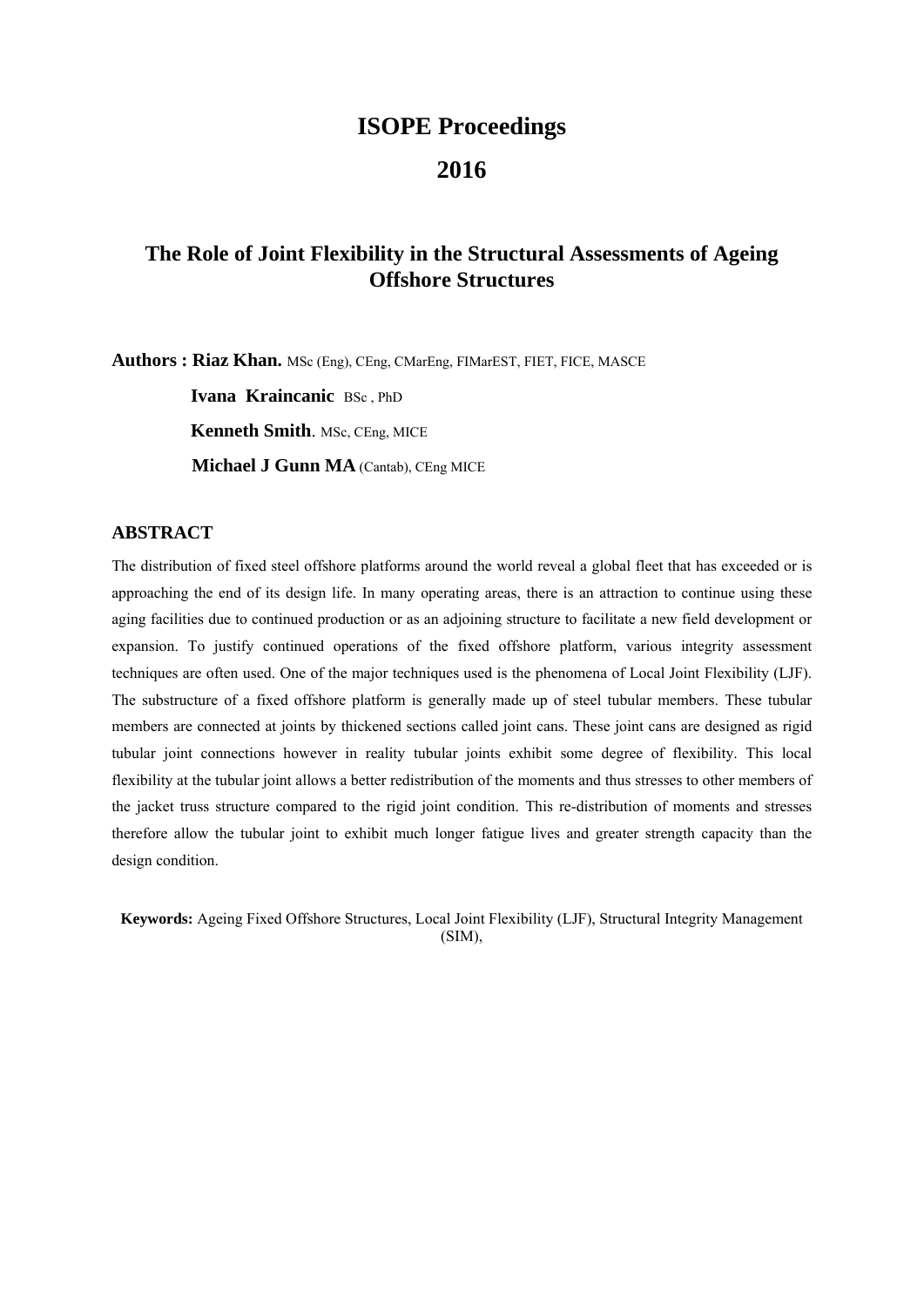#### **1.0 INTRODUCTION**

The vintage of fixed offshore steel structures globally range from those installed in the 1950s to those designed to the latest code of practice. A great variety of the grandfather type structures are still operating well beyond their design life and leading the industry to believe they are still fit for purpose with regards to fatigue lives and ultimate strength. Nichols et al (2006) identified a trend in the ageing of offshore facilities in Malaysian waters. He provided the following table as evidence of an ageing fleet for three operating regions in Malaysia.

|                 | Age Distribution, $x$ (Years) |             |        |     |  |  |  |  |  |  |  |  |  |
|-----------------|-------------------------------|-------------|--------|-----|--|--|--|--|--|--|--|--|--|
|                 | x<10                          | 25 < x < 30 | x > 30 |     |  |  |  |  |  |  |  |  |  |
| <b>Region A</b> |                               |             |        |     |  |  |  |  |  |  |  |  |  |
| <b>Region B</b> |                               |             |        | 10  |  |  |  |  |  |  |  |  |  |
| <b>Region C</b> |                               |             |        | 1 S |  |  |  |  |  |  |  |  |  |

**Table 1.0:** Platform Age Distribution for operator in Malaysia

Table 1.0 indicate that of the 165 offshore structures operating by a Malaysian Oil and Gas operator, approximately 44% are operating beyond 25 years and approximately 24 % were operating beyond 30 years. Similar type ageing trends have been discussed by O'Connor (2005) and Ersdal (2005) within various conferences and presentations for other operating regions. From the evidence of operation experience in oil and gas producing regions, most of the older structures and those that have exceeded a "design life" are still producing and once well maintained perform quite well to various levels of structural acceptance criteria.

While the offshore oil and gas industry has been in existence for the past seventy-five years, there has been a lack of understanding of assessment engineering techniques with regards to fitness for purpose and acceptance criteria around offshore structures. In many cases, integrity management is viewed as restoring to the design condition and considerable sums are invested in inspections or platforms are shut down due to Health, Safety and Environmental (HSE) requirements, when they need not be.

#### **2.0 BACKGROUND**

For most Oil and Gas Producers (OGPs) they normally practice the As Low as Reasonably Practicable (ALARP) principles when making decisions on the risk analysis to continue operating a facility For ageing structures, tools such as LJF, allow operators to make better informed decisions with their ageing assets by better understanding their operating risk. O'Connor et al. (2005) has argued that the structural integrity management (SIM) of fixed offshore structures is about understanding structural risk and seeking for continuous risk reduction of the structure while it operates (Figure 1.0). If technological achievements such as LJF are used when assessing structures, then operators may be able to avoid costly frequent inspections (by adopting a Risk Based Inspection, RBI, approach) and hazardous and costly strengthening, modification and underwater repair schemes.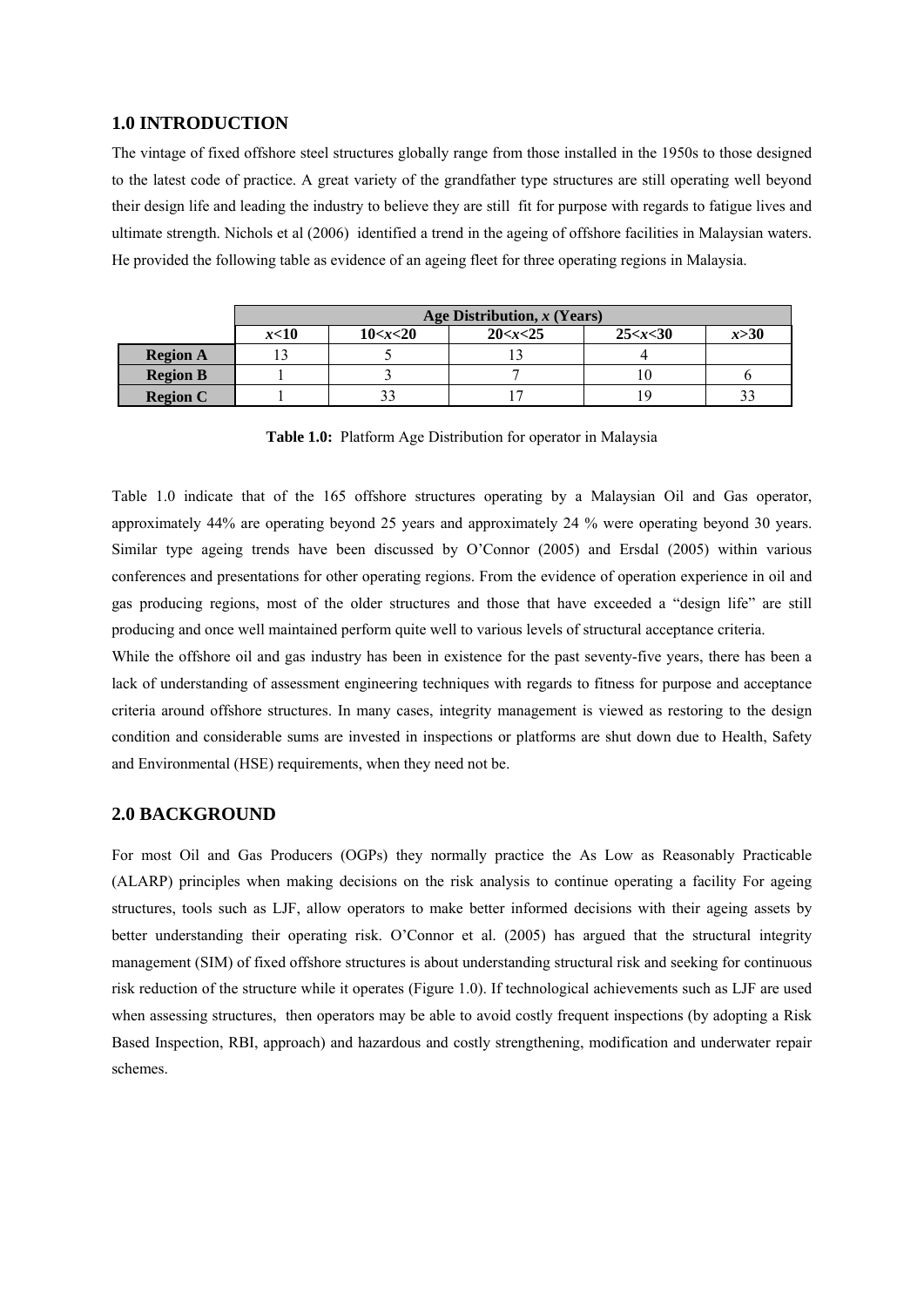

**Figure 1.0:** Continuous risk reduction to manage structural risk

#### **3.0 STRUCTURAL STRUCTURAL ASSESSMENT INTEGRITY WITHIN MANAGEMENT (SIM)**

Since the late 1980s and early 1990s there have been a great debate in the offshore structures community on the format for assessing the integrity of an existing structure. Kreiger et al (1994) and Kallaby and O'Connor (1994), Turner et al (1994) have all put forth methods of assessing and mitigating the effects of an ageing structure. O'Connor et al (2005) proposed a framework for the Structural Integrity Management (SIM) framework for fixed offshore structures, which was the genesis of the current API RP2SIM. O'Connor et al (2005) [2] discussed the need for having a clear management system for the **Data, Evaluation, Strategy, Program** processes within the lifecycle of an offshore structure. As such, all tools including assessment methods and the LJF approach found their way under the Evaluation and Strategy processes of the SIM framework (Figures 2.0a and b). O'Connor has specifically acknowledged Local Joint Flexibility (LJF) as a primary tool in both fatigue life estimation and ultimate strength capacity for continuous operations.



Figure 2.0 a: The SIM process (API RP2 SIM)

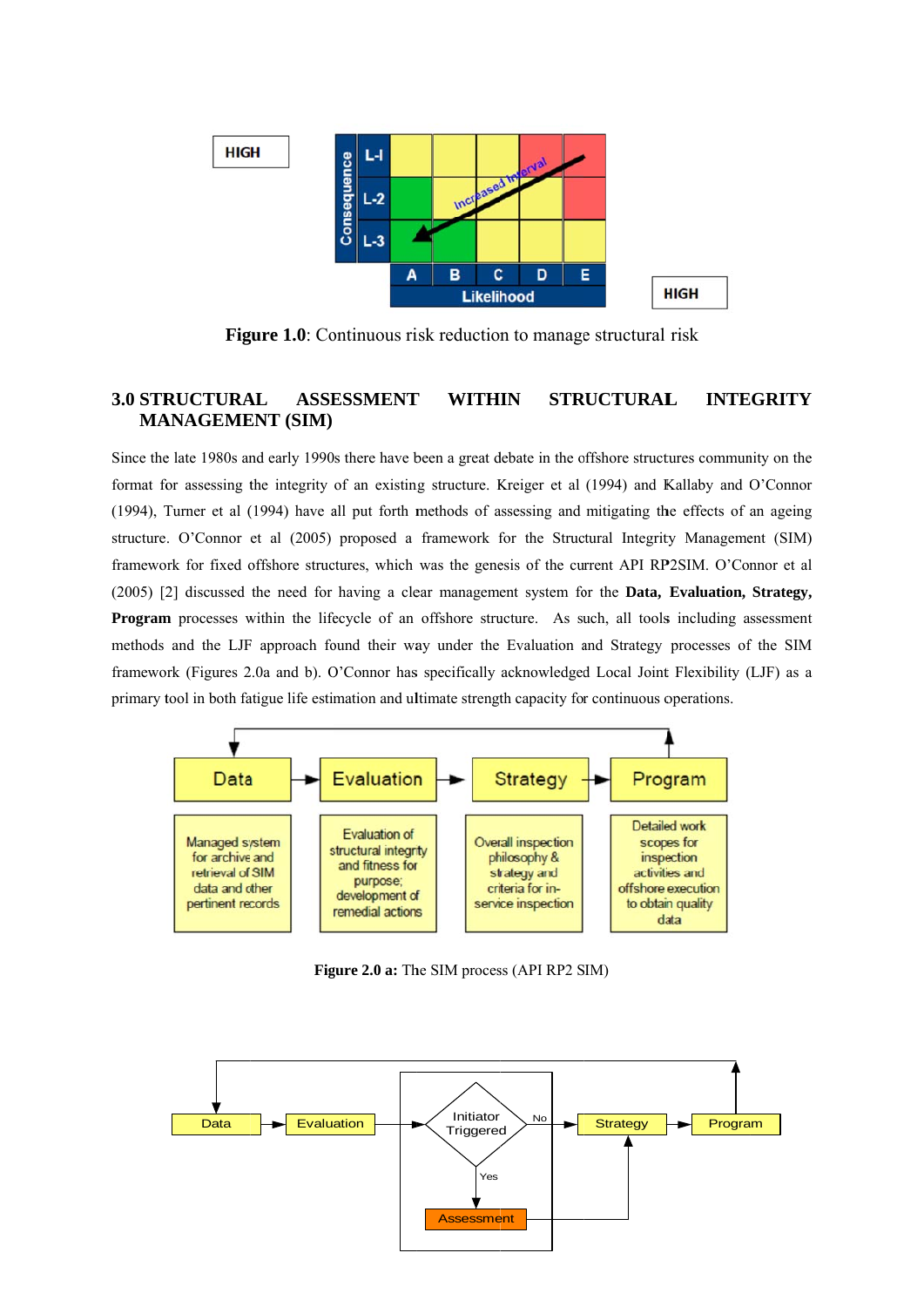**Figure 2.0 b**: Assessment methods in the Structural Integrity Management framework

ISO 19902 (2007) proposed a flowchart for the assessment process for ageing structures, (Figure 3.0). If design level checks are not met then, further assessments have to be performed to determine fitness for purpose.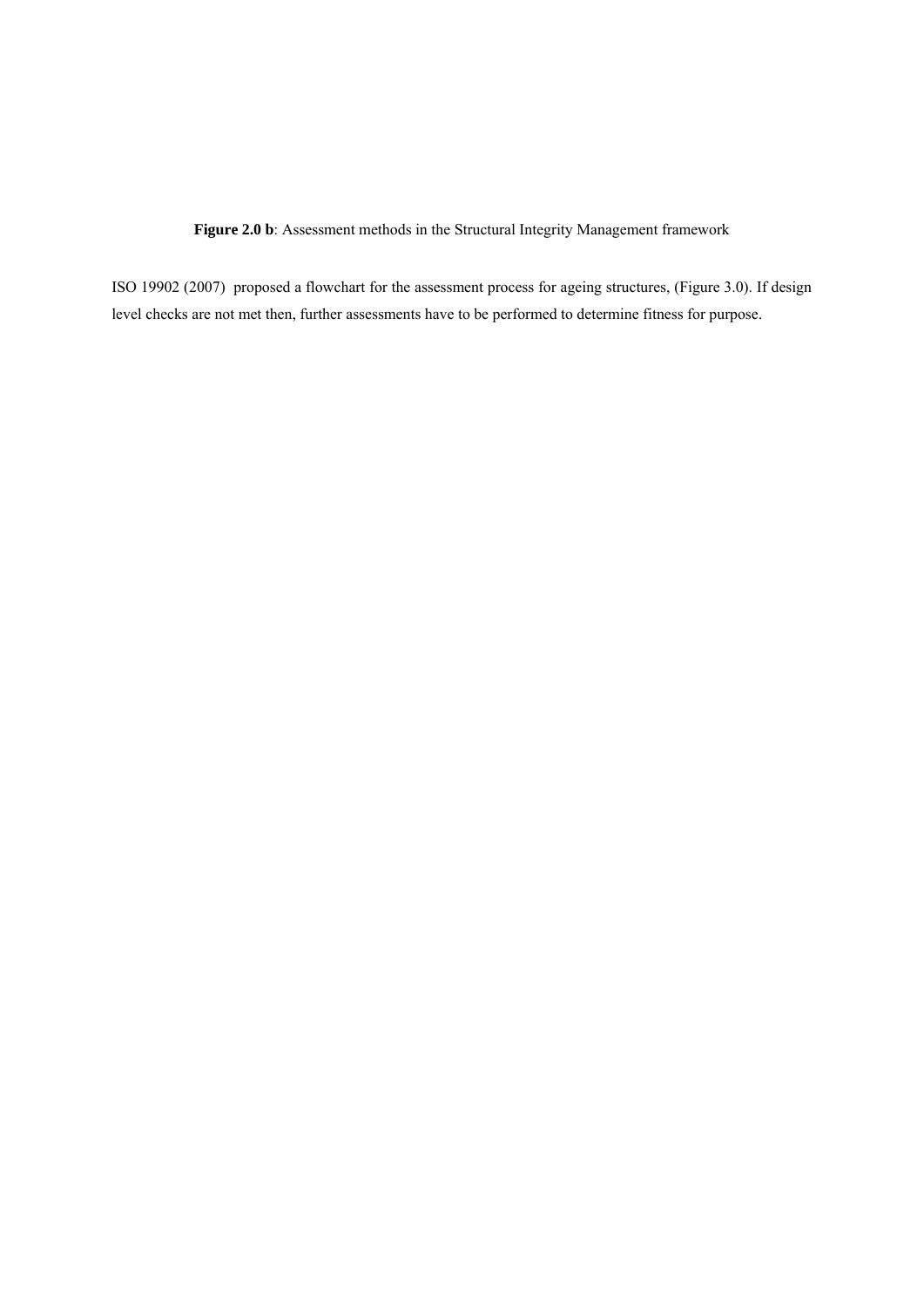

Figure 3.0: Flowchart of the assessment process, ISO 19902 (2007)

## **4.0 ASSESSMENT VS DESIGN APPROACH**

The design approach to fatigue life determination is a conservative approach. It considers the stress concentration factor (SCF), the S-N curve, the modelling of the loading and response of the structure and, most significantly, ignores the flexibility of the joints. In the design approach, the joints are modelled as rigid joints. A modified approach uses a more accurate and less conservative combination of S-N curve (i.e. the 1995 T'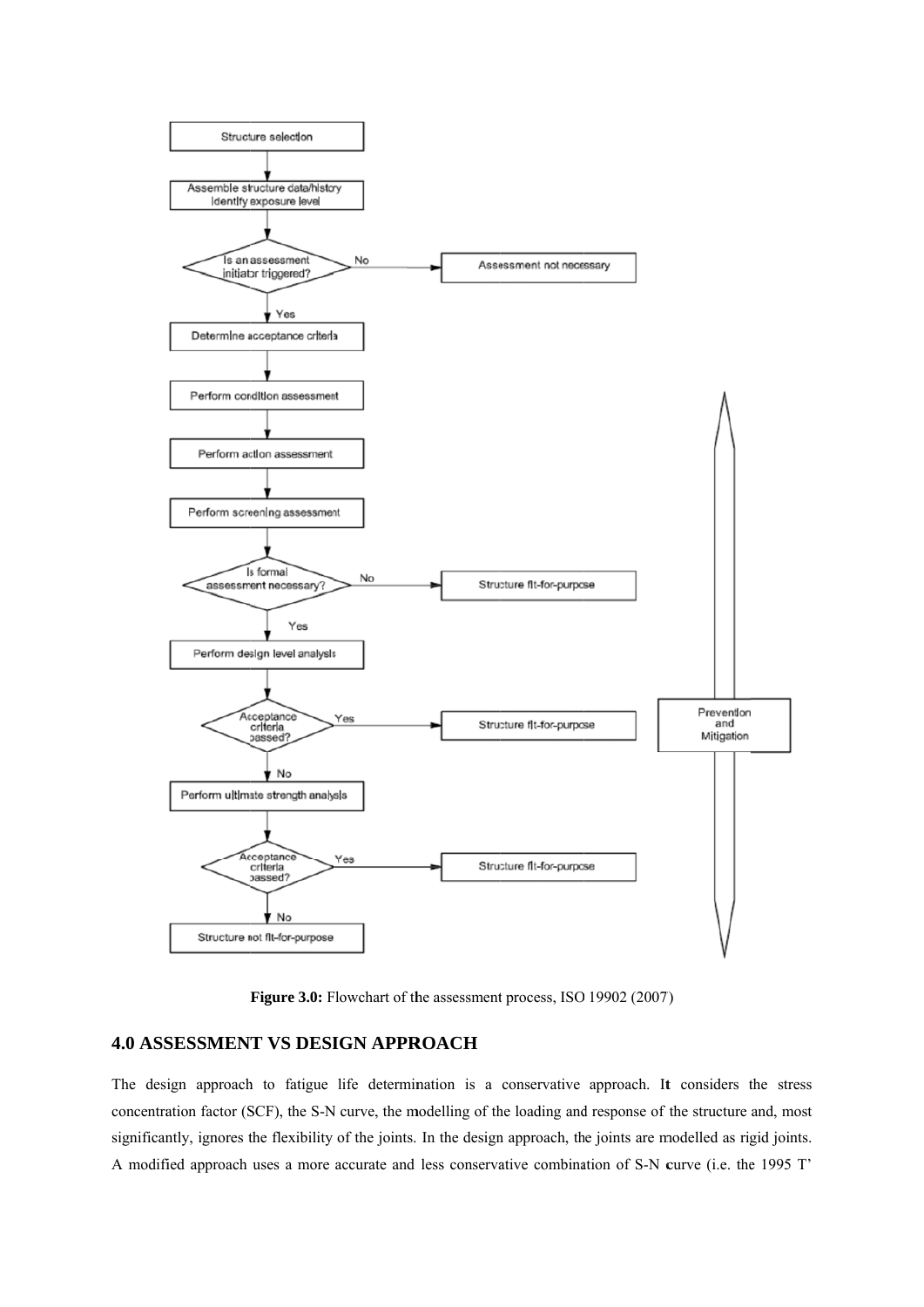curve) and SCF formulation than that provided in the API code. The full assessment approach uses the improved SCF and S-N curve but also accounts explicitly for joint flexibility in the analysis. Table 2.0 shows a comparison of the design approach with a modified design approach and a full-blown assessment approach.

|                   | <b>Design Approach</b> | <b>Modified Design Approach</b> | <b>Assessment Approach</b> |
|-------------------|------------------------|---------------------------------|----------------------------|
| S-N Curves        | APIX                   | <b>HSE 1995 T'</b>              | HSE 1995 T'                |
| <b>SCF</b>        | A PI                   | Efthymiou                       | Efthymiou                  |
| Joint Flexibility | Rigid                  | Rigid                           | Flexible                   |

Table 2.0: Comparison of design and assessment approaches

This conservatism of design has been responsible for the extended service of many thousands of platforms operating beyond their design lives without suffering fatigue damage. Since the fatigue design practice is generally adequate for design of new structures, the true fatigue performance of tubular joints is not always widely understood in the design community. When the design approach is used for assessing existing older structures the implications for project teams can be costly, including unnecessary underwater repairs or strengthening or perhaps prevention of the project altogether. In assessing an existing older platform the conservatism will inevitably identify many joints well below the desired remaining life of the facility. Kallaby and O'Connor (1994) made clear distinction in the analytical techniques for design level and assessment (integrity) level checks on an offshore facility and proposes the use of joint flexibility during the assessment approach as demonstrated by their simplified chart (Figure 4.0), in Appendix, under *Stress Analysis*.

Dier, (2003), refers to Local Joint Flexibility as an 'assessment refinement' and is generally classified as a complex analysis for joint analysis. Figure 5.0 illustrates the role to LJF by Dier within the assessment process.

| <b>ASSESSMENT REFINEMENTS</b>                                                                                       |                                                                |  |  |  |  |  |  |  |  |  |
|---------------------------------------------------------------------------------------------------------------------|----------------------------------------------------------------|--|--|--|--|--|--|--|--|--|
| <b>ANALYSIS</b>                                                                                                     | <b>POST-PROCESSING/</b><br><b>CODE-CHECKING</b>                |  |  |  |  |  |  |  |  |  |
| <b>BASIC ANALYSIS</b><br>$\cdot$ As-built + modifications<br>• Node-to-node stick model<br>· Remove damaged member? | <b>STANDARD CODE CHECK (API RP2A)</b><br>· Yield based on SMYS |  |  |  |  |  |  |  |  |  |
| <b>SIMPLE REFINED ANALYSIS</b>                                                                                      | <b>REFINED P-P/C-C</b>                                         |  |  |  |  |  |  |  |  |  |
| • Member eccentricities/offsets                                                                                     | · Yield based on Mill Certificates.                            |  |  |  |  |  |  |  |  |  |
| • Remove double counting of wave load                                                                               | • Review member effective lengths                              |  |  |  |  |  |  |  |  |  |
| • Residual stiffness of damaged member                                                                              | • Review SCFs                                                  |  |  |  |  |  |  |  |  |  |
| <b>COMPLEX REFINED ANALYSIS</b>                                                                                     | • Appraise capacity of damaged elements                        |  |  |  |  |  |  |  |  |  |
| • Local Joint Flexibilities (LJFs)                                                                                  | - Assessment of existing test data                             |  |  |  |  |  |  |  |  |  |
| · Hindcast site data                                                                                                | - Conduct Fracture Mechanics study                             |  |  |  |  |  |  |  |  |  |
| • Probabilistic loading combinations                                                                                | • Reliability analysis                                         |  |  |  |  |  |  |  |  |  |
| <b>ADVANCED ANALYSIS (PUSHOVER)</b>                                                                                 | <b>ADVANCED P-P/C-C</b>                                        |  |  |  |  |  |  |  |  |  |
| • Non-linear member behaviour                                                                                       | • Conduct FEA component study                                  |  |  |  |  |  |  |  |  |  |
| • Non-linear joint behaviour                                                                                        | • Commission tests                                             |  |  |  |  |  |  |  |  |  |

Figure 5.0: Assessment refinement, including LJF (Dier, 2003)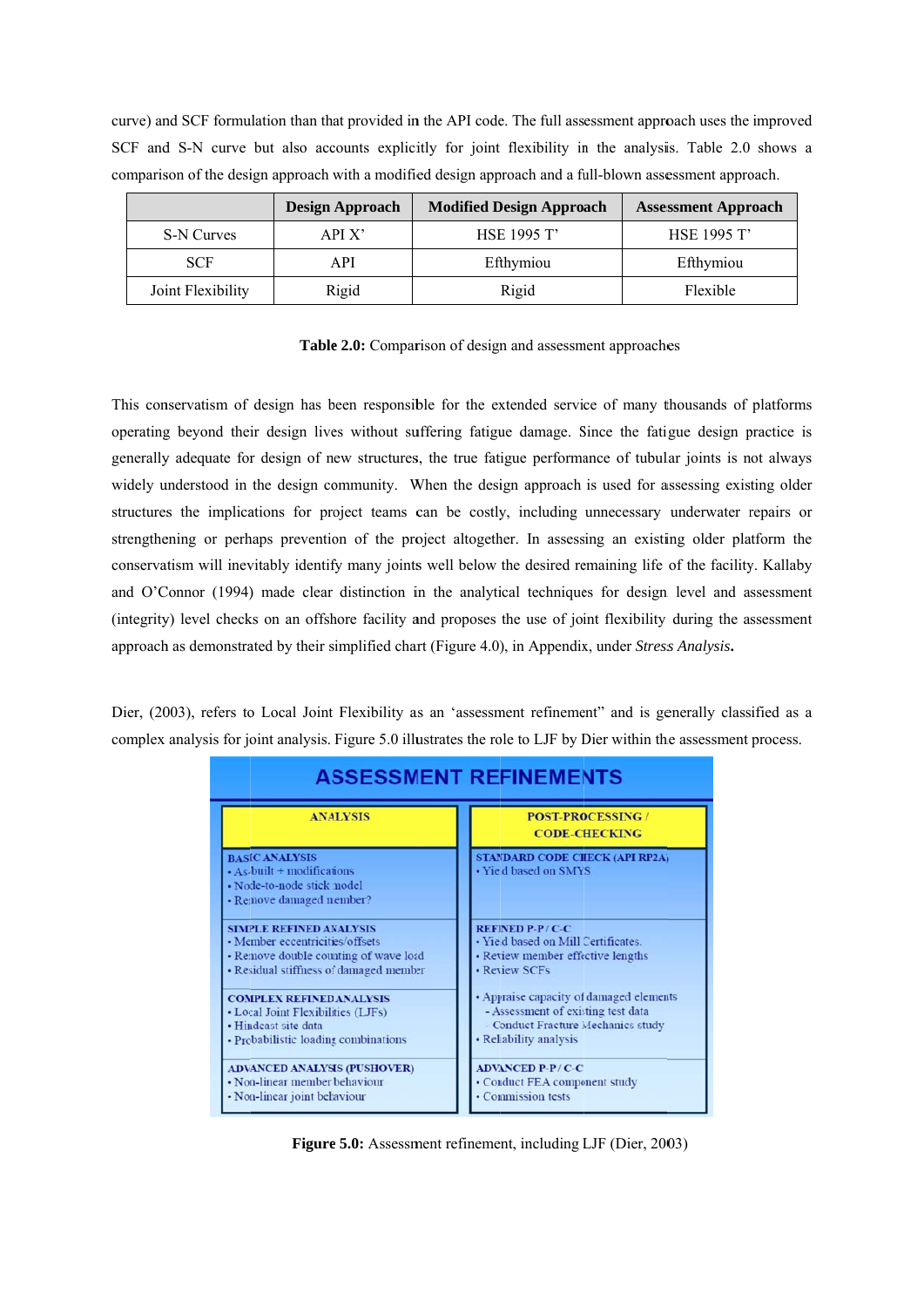#### **5.0 CODES & STANDARDS**

In recent years, API Recommended Practice, Structural Integrity Management, API RP 2SIM (2014) , has been developed to provide guidance to operators for an ageing fleet, with some elements of ISO 19902, API RP 21st Ed (Sections 14 and 17) incorporated within it. In 2014, a new OGP/ISO 19901-09 Task Force was launched to present the format for a new ISO SIM code of practice. As of mid-2016, the ISO 19901-09 SIM has proceeded for ballot and is currently a DIS (Draft Industry Standard) with an intended issue in early 2017. Apart from the American Petroleum Institute API and International Standards Organizations, ISO, Det Norske Veritas, DNV has also published standards on the design and analysis of offshore structures and these are widely used in the offshore industry by most design engineers. The codes of practices have specifically mentioned the use of local joint flexibility of tubular joints but in each case the guidance is fairly limited in scope and not well defined. The only standard that explicitly quotes equations for use is the DNV Offshore Standard (2010), which only makes reference to the Butraigo's suite of equations.

DNV-SINTEF-BOMEL (1999) published the findings of their ultimate strength study entitled *"Best Practices for use of Non-Linear Analysis Methods in Documentation of Ultimate Limit States for Jacket Type Offshore Structures." or Ultiguide*. BOMEL et al encouraged the use of Local Joint Flexibility (LJF) and they acknowledged *"For typical structures the joints may be modeled as rigid connections at the brace to chord intersections. For conventional structures this introduces some conservatism in the analysis results. Joint Flexibility may be modeled by separate finite elements introduced between a node at the chord to brace intersection and the chord center node. The flexibility properties may be assigned to formulae developed by various researchers"* 

#### **6.0 LJF PARAMETRIC EQUATIONS AND LABORATORY TESTING**

The body of work on local joint flexibility (LJF) is varied. However it can be categorized under five major areas with some overlap from one area to the other. These areas of interest include:

- guidance from offshore structures codes of practices
- finite element modelling
- a series of studies where local joint flexibilities have been applied
- derivation of empirical formulae for local joint flexibility calculations
- tests and experimental data

Figure 6.0 provides an overview of the various studies and guidance on the concepts and applications of LJF. Presently there are ten published sets of LJF equations that have been used since the 1980s to predict fatigue life and ultimate strength of the jacket structures. There derivations have evolved in many ways including use of finite element methods to predict the joint behaviour.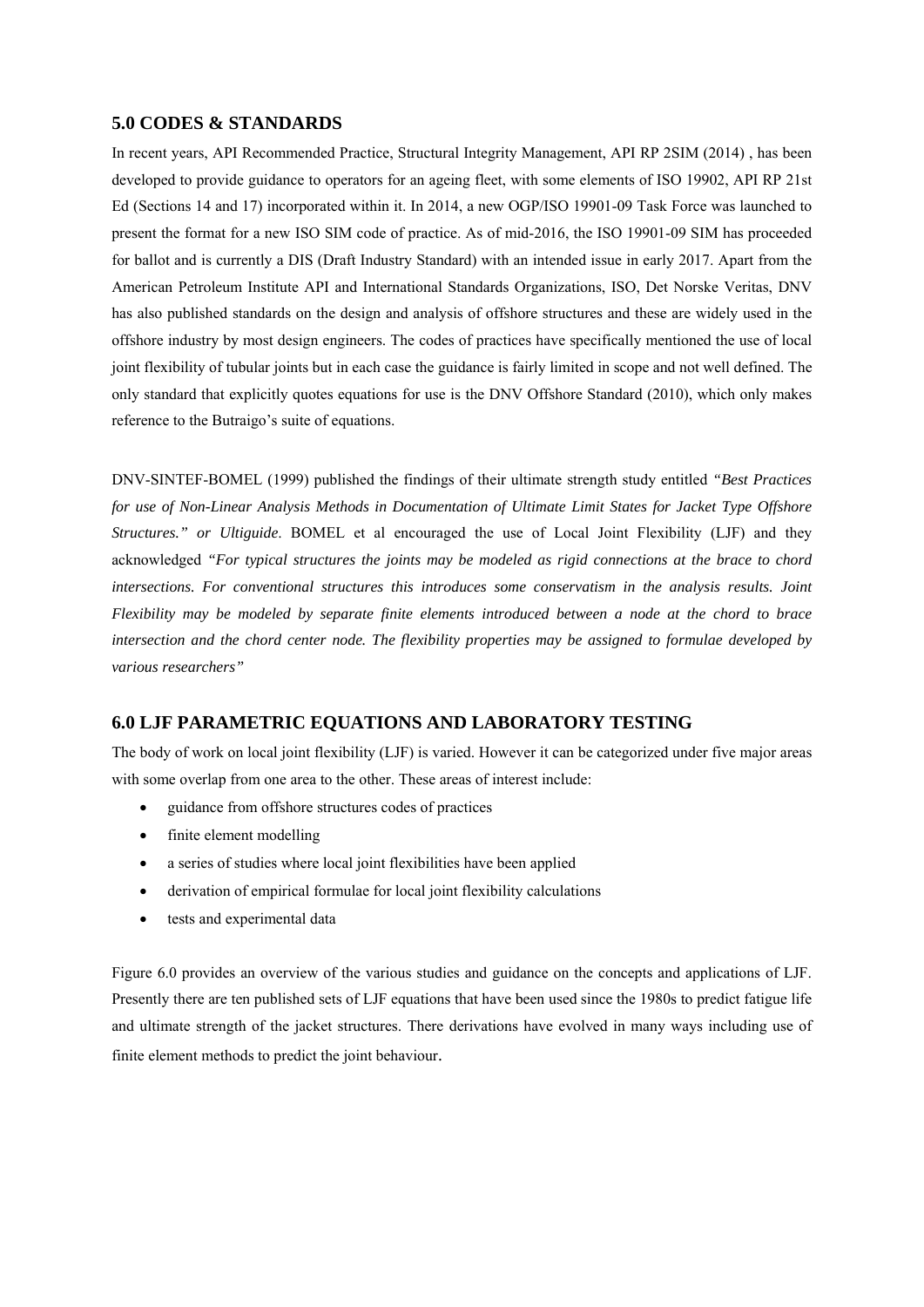

Figure 6.0: Overview of LJF published data and application studies.

Joint flexibility parametric equations have been published by Det Norske Veritas (DNV) (1977), Fessler [1983, 1986)], Efthymiou, (1985) Udea (1987), Kohoutek (1993) Chen (1993), Butraigo (1993), MSL(2002), Qian (2013) and Asgarian (2014) (Table 3, Appendix). There are considerable differences in their range of application and in their estimations of joint flexibilities for a given joint configuration. Given the significant differences that can occur for different boundary conditions such differences between empirical formulae are not unexpected. Table 4.0 (Appendix) summarizes applicability of the existing parametric equations for local joint flexibility.

Laboratory testing in the area of LJF has been limited. The main tests include Wimpey offshore tests (1982) [26], work on araldite models, AMOCO K-Joint tests (1983), BOMEL Frames tests (1994), where LJF was not measured explicitly but included in the collapse mechanism and recent small scale testing at the London South Bank University (LSBU) to investigate the in-plane condition of LJF. The LSBU tests (2015) were performed to have a deeper understanding of the in-plane condition with regards to the findings of the AMOCO K joint tests. The AMOCO K-joint tests are the only large scale tests where LJF has been explicitly measured and calculated. Due to the short comings of measuring and recording accurately the chord and brace deflections at the time the AMOCO K-joints are treated as having provided indicative values to LJF measurement rather than absolute values.

## **7.0 LOCAL JOINT FLEXIBILITY APPLICATION STUDIES**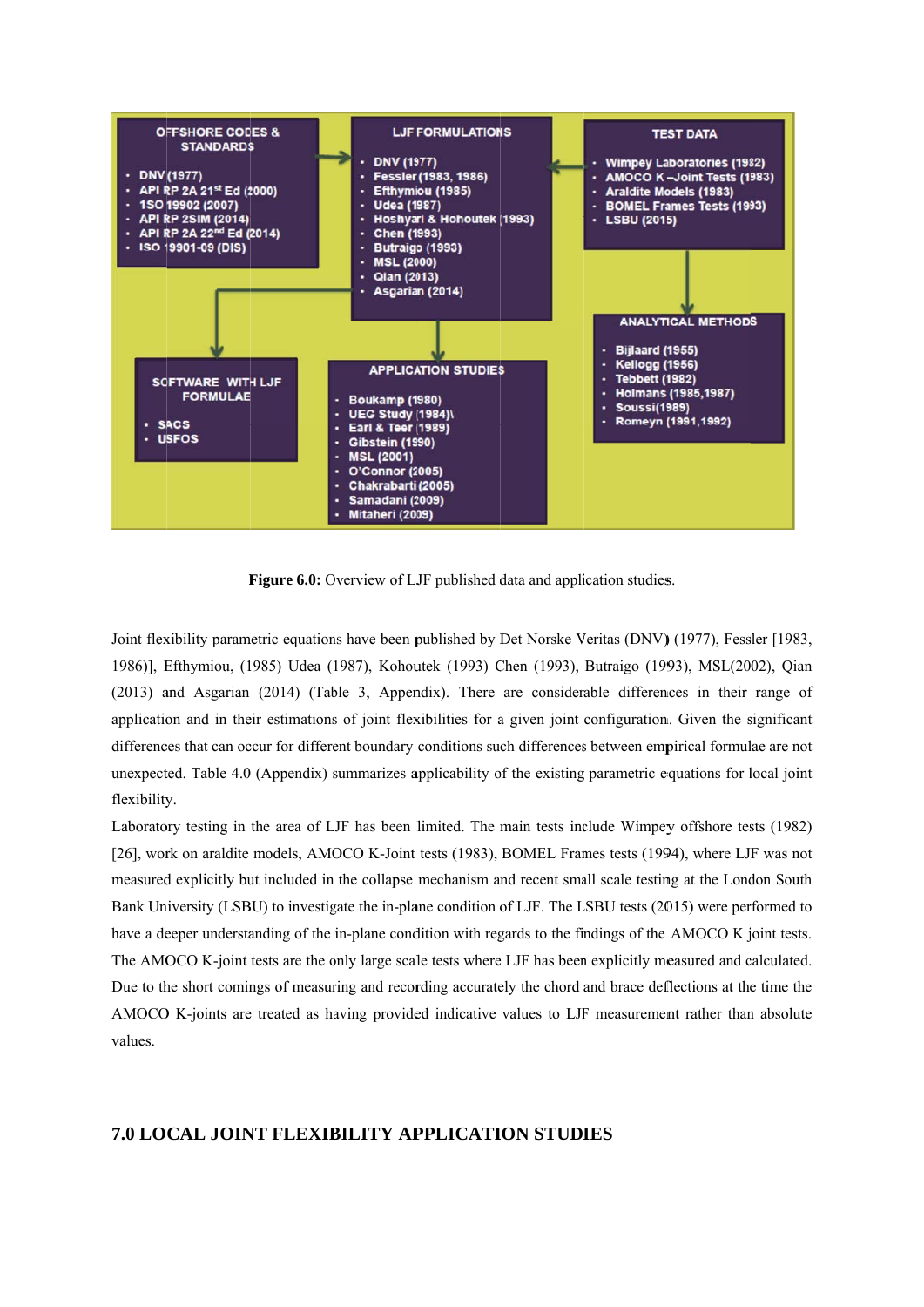Prior to the early 2000s it was generally accepted that the effects of fatigue was the key driver in the remaining life assessments of fixed offshore structures. Gibstein, Baehem and Osean (1990) reported a refined fatigue analysis approach for the Veslefrikk jacket, where the jacket and the deck structure was modelled using beam elements with the capability of including tubular joint super-elements at selected locations. Local finite element analyses were performed with the joint stiffness concentrating at super-nodes at the center of each tube end. The reduced joint stiffness matrices were included as separate super-elements in the global beam-frame model. Therefore, local flexibilities are properly accounted for in the global finite element model. Adoption of this approach, including estimation of stress concentration factors (SCFs) from the mesh rather than one of the generally conservative SCF equations, and the more accurate determination of the location of the hot-spot stress that results, led to the calculated fatigue lives 5-10 times larger than from conventional analysis.

MSL (2001) investigated the effects of LJF on fatigue life inspections and adopted these findings to develop a more in-depth underwater inspection plan.



Figure 7.0: 3D Isometric Structure (MSL, 2001)

The platform chosen was a structure in-service for 30 years and a 3D structural model (Figure 7.0) was developed to perform the spectral fatigue analysis. To implement LJF, a flex-element was introduced at the fatigue susceptible joints based on the Butraigo's formulations. A factor of life is determined using the LJF which is a ratio of the life calculated using LJF to the life calculated using the rigid joint analysis. Typically the average factors on life were reported and summarized in Table 5.0. Figure 8.0 (Appendix) shows the comparison of the fatigue life predictions using rigid joint analysis and flexible joint analysis at one of the jacket frames.

| <b>Location</b> | <b>Average Factor on life</b> |
|-----------------|-------------------------------|
|                 |                               |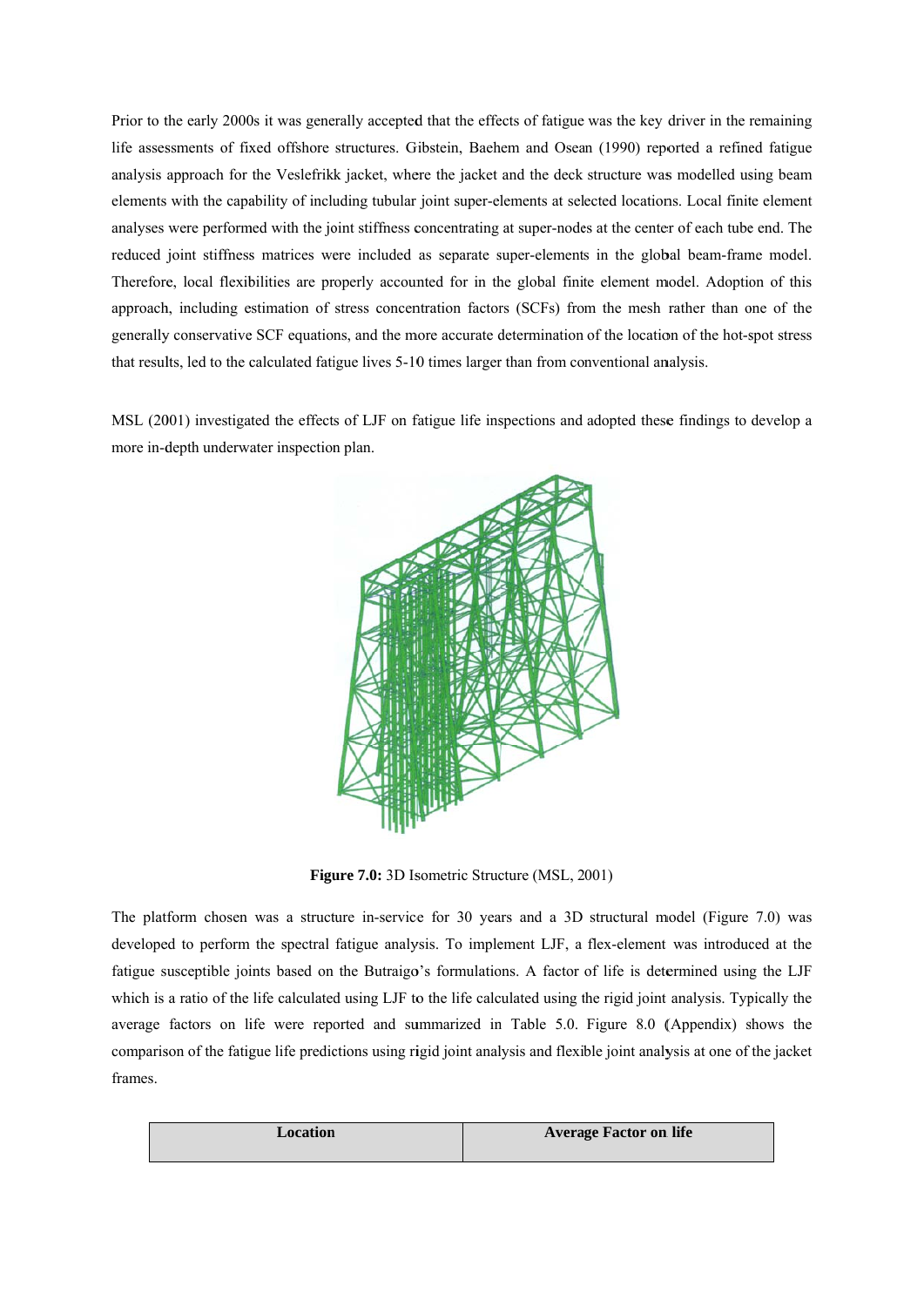| Transverse frames (A to F)          | 193 |
|-------------------------------------|-----|
| Longitudinal Frames $(1 \& 2)$      |     |
| Horizontal framing (-24' elevation) |     |

Table 5.0: Average Factor on Fatigue Life (MSL, 2001)

Nichols (2006) adopted a similar approach to another offshore platform located in South East Asia. The platform was approximately 30 years old. The Butraigo LJF joint flex model was also included in the SACS model and average fatigue life comparison between the rigid joint and the flexible joint analysis were determined. Nichols (2006) reported that the average factors on life for each of the framing components were typically as follows- Transverse frames: >10, Longitudinal frames: >5, Horizontal framing: >5. To complete the study a further categorization of the similar to that of MSL was also adopted and by extension incorporated into the long term inspection planning of that platform.

O'Connor et al (2005) undertook fitness for purpose assessments on the Cassia A platform. O'Connor (2005) et al also demonstrated the numerical benefits of having used local joint flexibility analysis for a platform exceeding design fatigue lives at critical joints. Table 6.0 provides the results of the Cassia A LJF Study and how the use of joint flexibility was used to justify increase in the fatigue lives, when using the assessment approach as outlined in Section 4.0.

| Joint<br>Can |         |         |               |                | <b>Fatigue Lives (years)</b> |                      |                        |  |  |  |
|--------------|---------|---------|---------------|----------------|------------------------------|----------------------|------------------------|--|--|--|
|              | OD (in) | WT (in) | Joint<br>Type | Member<br>Type | Design<br>Approach           | Modified<br>Approach | Assessment<br>Approach |  |  |  |
| 1643         | 16.00   | 0.500   | Y             | <b>BRC</b>     | 0.3                          | 0.7                  | 106.3                  |  |  |  |
|              | 58.50   | 1.000   | Y             | <b>CHD</b>     | 0.3                          | 0.5                  |                        |  |  |  |
|              | 14.00   | 0.375   | V             | <b>BRC</b>     | 1.8                          | 394.0                |                        |  |  |  |
| 1421         | 19.50   | 0.562   | v             | <b>CHD</b>     | 7.5                          | 79.8                 | 6685.1                 |  |  |  |

#### Table 6.0: bpTT Cassia A Comparison of Fatigue Life Assessments

Chakrabarti et al (2005) performed similar type of studies on over twenty platforms in the Bay of Campeche, Mexico. He reported having used Butraigo's LJF equations for the fatigue assessments and having used a short "flex-element" at the end of the brace to represent the axial and bending stiffness at the joint. As expected the assessed joints performed well under fatigue LJF analysis with design fatigue lives exceeding the required 2 times fatigue life requirement of the API RP2A.

Samandani et al (2009) conducted a study on two older structures to compare the effects of LJF on the structures to demonstrate the significance of joint cans. For fatigue assessments the structures without joint cans tends to provide larger values of fatigue life predictions than those with cans. This is expected as the thickened sections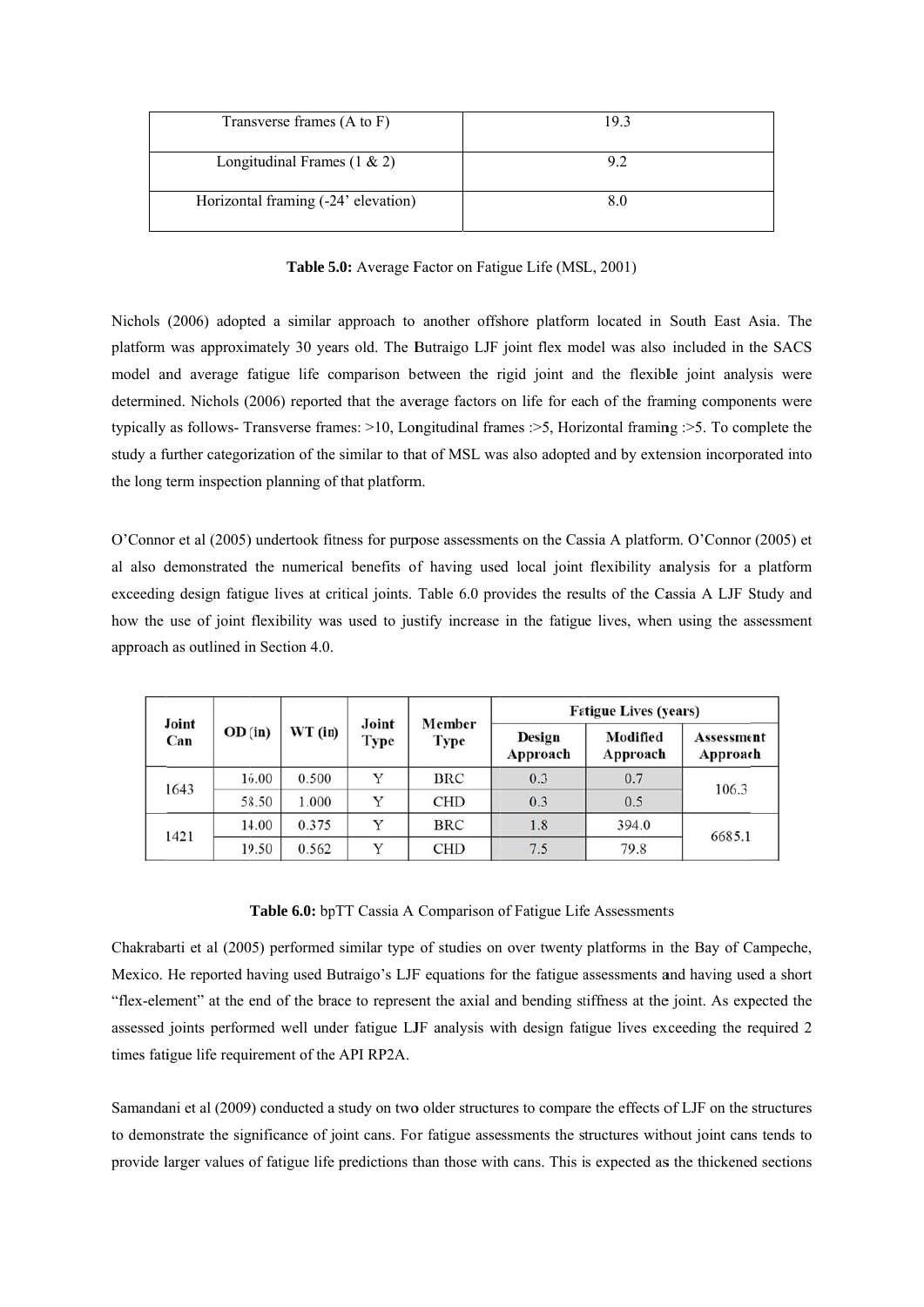provide a stiffer section with less ability to "flex". These structures are typical of pre 1979 API structures. In many cases these older perform quite well for fatigue driven assessments but may need to be strengthened for continuous operations for ultimate strength.

The earliest type of studies to determine the global effects of LJF on frame structures were performed by Bouwkamp et al (1980) who sought to determine the joint flexibility effects on the overall response of a 2-D tower structure. Bouwkamp reported the use of the nine (9) node doubly curved iso-parametric degenerate shell elements, using quadratic Lagrange polynomials. Bouwkamp showed that the inclusion of LJF can lead to:

- Up to 30% larger calculated displacements at the lower framing levels, although at upper levels the calculation deflections were within 1% of rigid joints nodal predictions. Bouwkamp suggested that this is due firstly to the effect of longer brace members at upper levels which reduces the axial stiffness of the members and secondly to the modeling of increased joint can thickness which increases the relative stiffness.
- Slight increases in calculated leg axial forces (up to 2% higher) and considerable reductions in calculated brace axial forces (up to 20%).
- A modified distribution of pile loads with load transferred towards piles through main legs.
- Increase fundamental periods particularly for higher modes and changes in mode shapes.

WS Atkins and Partners under contract to the Underwater Engineering Group, UEG (1982) carried out a project to determine the effects of LJF on the three 2-D frames. The authors concluded that:

- Deflection changes are significant on one structure partly because of the large number of flexible joints  $(γ = 25.3$  and  $β = 0.53)$  and partly because of the small height-to-width ratio of the frame. The deflection increases for the structures ( $\gamma$  =25.3 and  $\beta$  = 0.53) range from 1 and 3, to 13% for the frame structure with respect to conventional rigid-frame analysis.
- Axial stress changes are insignificant.
- In terms of percentage change for in-plane moment effects, Structure 1 shows the largest increase in the horizontal braces at the KT joints. The 90° brace member is rotated by opposite axial forces in the adjacent 45° braces. An increase of 34N/mm<sup>2</sup> resulted, which represents an increase of 200% on the conventional rigid frame analysis.
- Brace buckling loads are reduced by 10%.
- The greatest changes in natural frequency of similar modes between the conventional and most flexible  $(γ = 25.3$  and  $β = 0.53)$  analyses is 82% and occurred for the Structure 3.

 $\bullet$ 

Mirtaheri et al. (2009) investigated the effects of joint flexibility of tubular joints based on the finite element method. In this study, in analogous to Bouwkamp (1980), individual full scale tubular connections are modelled with the aid of multi-axial shell elements and loaded to reach moment-rotation relations.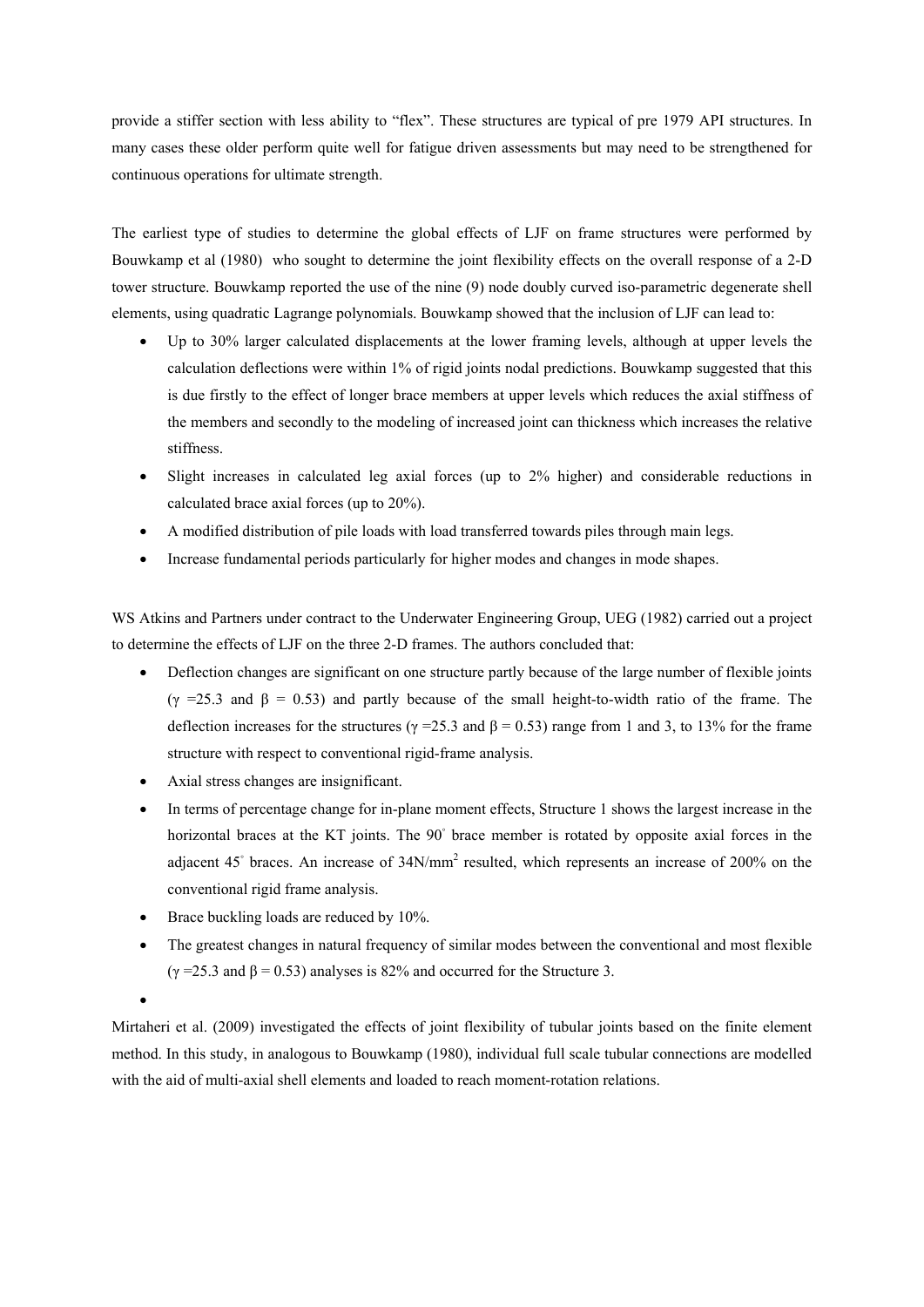

Figure 9: Results of Ultimate Strength Analysis [36]

Mitaheri et al concluded that:

- Tubular connections used in the offshore industry are intrinsically flexible. These flexible joints are able to dissipate energy when subject to cyclic forces.
- Compressive axial forces in struts reduces the strength of the end connections as they increase the susceptibility of local buckling of joints unlike the tensile forces which assist the strength of the connections and prevent local buckling occurrence.
- Results of pushover analysis (ultimate strength) indicate that effect of joint flexibilities become more  $\bullet$ apparent when the structure undergoes strain beyond the elastic region and shows nonlinear behavior.

## **8.0 CONCLUSIONS**

OGPs often face the problems of continuing operations on ageing facilities and are required to justify the fitness for purpose requirements of these ageing facilities. Generally in design, the facility is designed to design life requirement and this is often misinterpreted to mean that the facility is no longer structurally suitable or engagement of costly repairs. The concept of LJF offers the practicing engineer the facility of employing a full assessment method when requiring fitness for purpose to continue operating beyond a design threshold. In many cases this fitness for purpose (FFP) requires two key analyses i.e. fatigue assessments and ultimate strength analyses. The use of one LJF formulation over another can be confusing as the codes and standards do not explicitly spell out which formulation to use and when. For ultimate strength considerations the use of MSL joint formulation in the USFOS software is the generally recommended as it is benchmarked to large scale testing of the BOMEL frames. DNV Fatigue Design of Offshore Structures (2010) recommends the use of Butraigo's equations for fatigue assessments. Both MSL equations and Butraigo's equations are codified within the oft-used software for ultimate strength (USFOS)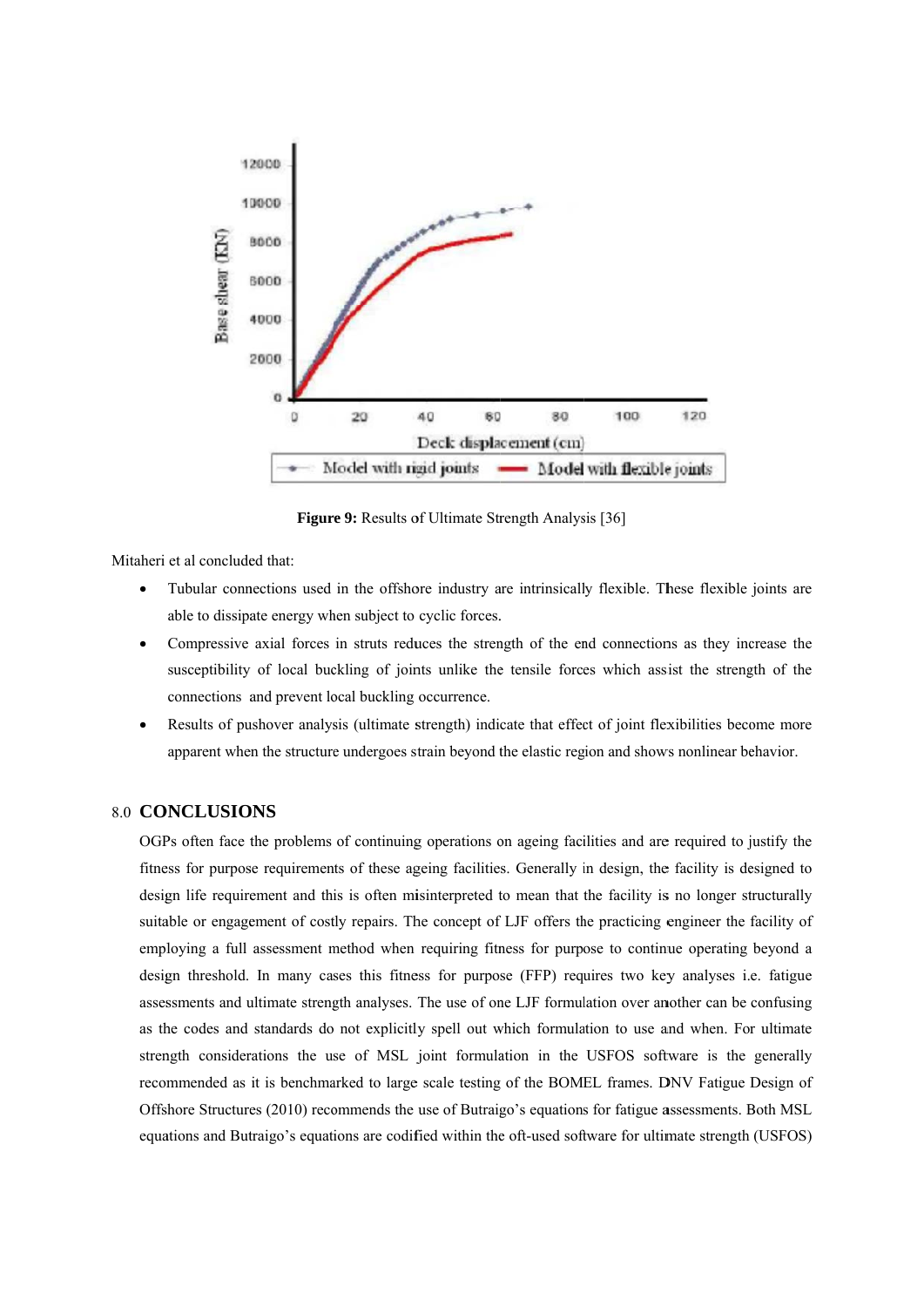and the design (SACS) to enable the user to make the appropriate selections when conducting structural analysis.

#### **REFERENCES**

· A Review of the Ultimate Strength of Tubular Framed Structures. Prepared by BOMEL for the HSE. Report No: OTO 92 365

API Recommended Practice for the Planning, Designing and Constructing Fixed Offshore Platforms. (2000) API RP2A. American Petroleum Institute. 21st Edition..

· API RP2 SIM Recommended Practice for the Structural Integrity Management of Fixed Offshore Structures. (2014). American Petroleum Institute

Asgarian B et al (2014). Local Joint Flexibility Equations for Y-T and K-type Tubular Joints. Ocean Systems Engineering. Vol 4, No 2 (2014). 151-167

· Atkins Research & Development.(1977). Dynamics of Marine Structures. CIRIA UEG Report UR8

· Bouwkamp, J.G. et al. (1980) Effects of joint flexibility on the response of offshore towers. OTC Paper 3901. Proceedings of the 12th Offshore Technological Conference, Houston, May 1980

Buitrago, J., Healy, B. E. and Chang, T.Y. (1993) Local joint flexibility of tubular joints, Offshore Mechanics and Arctic Engineering Conference, OMAE, Glasgow.

· Chakrabathi, P; et al (2005). Effect of Joint Behaviour on the Reassessment of fixed offshore platforms in the bay of Campeche, Mexico. Offshore 24th Proceedings to the Conference of Offshore Mechanics and Artic Engineering, OMAE. Halkdiki. Greece

· Chen, B., Hu, Y., and Tan, M., (1990) Local Joint Flexibility of Tubular Joints of Offshore Structures, Marine Structures, Vol. 3, pp. 177-197.

Da Silva, E.C. (2015). Fatigue Life of Fixed Offshore Structures according to SCF and LJF Parameters. MSc Thesis. London South Bank University

Dier, A.F., Hellan, O. (2002). A non-linear tubular joint response for pushover analysis. Proceedings of OMAE 2002-28634. 21st International Conference on Offshore Mechanics and Arctic Engineering.

· DNV Recommended Practice DNV-OS-J101. Design of Offshore Wind Turbine Structures (2010). Det Norske Veritas

· DNV Rules for the Design, Construction and Inspection of Offshore Structures (1977). Det Norske Veritas.

Effects of local joint flexibility on the reliability of fatigue life estimates and inspection planning Health and Safety Executive. Offshore Technological Report 2001/056, 2001

Efthymou, M. (1985) Local rotational stiffness of unstiffened tubular joints, Shell Report (KSEPL) RKER.85.199.

· Ersdal, G.(2005). Assessment of Existing Offshore Structures for Life Extension. University of Stavanger. Doctoral Thesis.

Fessler H, Mockford P.B. and Webster J.J. (1986) Parametric Equations for the flexibility matrices of multi-braced tubular joints in offshore structures. Proceedings to the Institution of Civil Engineers. Part 2. 1986. 81. Dec. 675- 696. Paper 9124.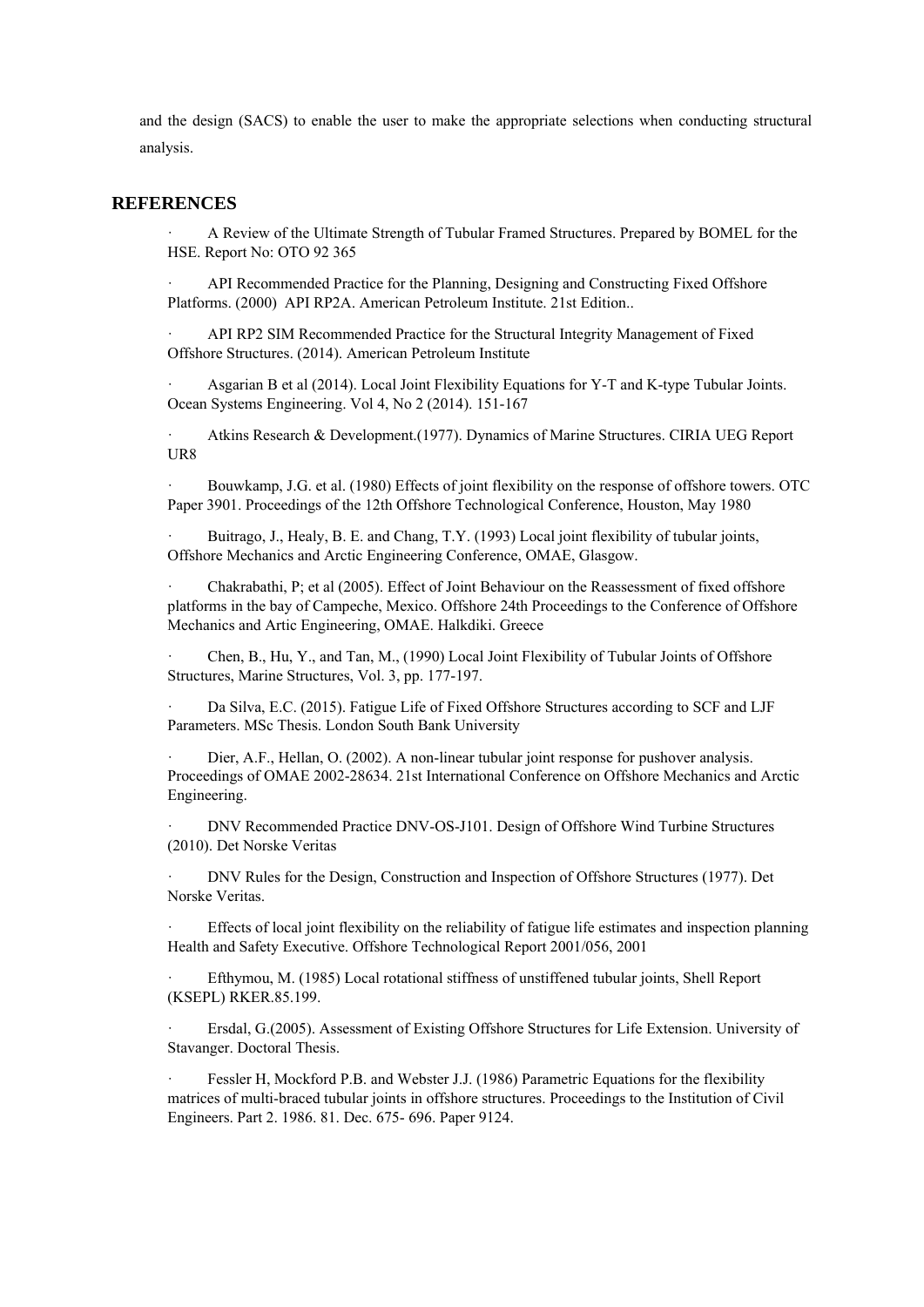Fessler H, Mockford P.B. and Webster J.J. (1986) Parametric Equations for the flexibility matrices of single-braced tubular joints in offshore structures. Proceedings to the Institution of Civil Engineers. Part 2. 1986. 81. Dec. 679- 673. Paper 9089

Gibstein, M., Baerheim, M. and Olsen, P. (1990) Refined fatigue analysis approach and its application to the Veslefrikk jacket. International Symposium of Tubular Structures, ISTS-3, Finland.

· Hoshyari, I and Kohoutek, R (1993). Rotational and axial flexibility of tubular T-joints. Offshore and Polar Engineering Conference ISOPE, Singapore.

· ISO 19902: 2007 Fixed Steel Offshore Structures British Standards International. 2007. 1st Edition.

Kallaby, J., O'Connor P.E. (1994) An Integrated for Underwater Survey and Damage Assessment of Offshore Platforms. Offshore Technological Conference, Paper 7487

Kreigier, W.F, Banon, H., Lloyd, J.R., Process for Assessment of Existing Platforms to determine their Fitness for Purpose. Proceeding of the Offshore Technological Conference (OTC) 7482.

Leman 49/27AD. K-Joint Tests (1983). Final Report. Amoco (UK) Exploration Co. Report No ST 102/83A. May 1983

· Mineral Management Service (MMS) . JIP on the Assessment of Repair Techniques for Ageing or Damage Structures. MSL Engineering Ltd. DOC REF C357R001 Rev 1. Nov 2004.

Mitaheri, M. et al. Effect of joint flexibility on overall behavior of jacket type offshore platforms. American Journal of Engineering and Applied Sciences. 2(1): 25-30. 2009.

· Nichols, N.W. et al (2006). Managing Structural Integrity for Ageing Platform. SPE-101000-PP.

· O'Connor .P, Bucknell J., Westlake HS, Puskar F. (2005). Structural Integrity Management (SIM) of Offshore Facilities. Offshore Technological Conference, Paper 17545

· Qian X et al (2013). A Load-Deformation Formulation for CHS X and K-Joints in Pushover Analysis. Journal of Constructional Steel Research 90 (2013). 108-119.

· Samadani, S. et al (2009). Non-Linear analysis of offshore platforms subjected to earthquake loading considering the effects of local joint flexibility. Proceedings of the ASME 2009, 28th International Conference Ocean, Offshore and Artic Engineering, OMAE. Honolulu, Hawaii, USA

· Structural Integrity Management of Fixed Offshore Structures. DIS (Draft Industry Standards). International Standards Organization. (ISO-19901-09).

Tebbett, I.E. (1982) The reappraisal of steel jacket structures allowing for the composite action of grouted piles. Offshore Technological Conference, OTC 4194, Houston, Texas USA.

· Turner, J.W, Wisch, D.J., Guynes, S.J., (1994). A Review of Operations and Mitigation Methods for Offshore Structures. Proceedings of the Offshore Technological Conference, Paper 7486.

· Ueda, Y., Rashed, S. M. H., and Nakacho, K.,(1990) An Improved Joint Model and Equations for Flexibility of Tubular Joints, Journal of Offshore Mechanics and Arctic Engineering, vol. 112, pp. 157-168, 1990.

ULTIGUIDE. Best Practice Guidelines for use of Non-Linear Analysis Methods in Documentation of Ultimate Limit States for Jacket Type Offshore Structures. DNV-SINTEF-BOMEL, 1999.

Underwater Engineering Group (1984) Node flexibility on the behaviour of jacket structures – pilot study on two dimensional frames, UEG Report UR/22.

#### Appendix: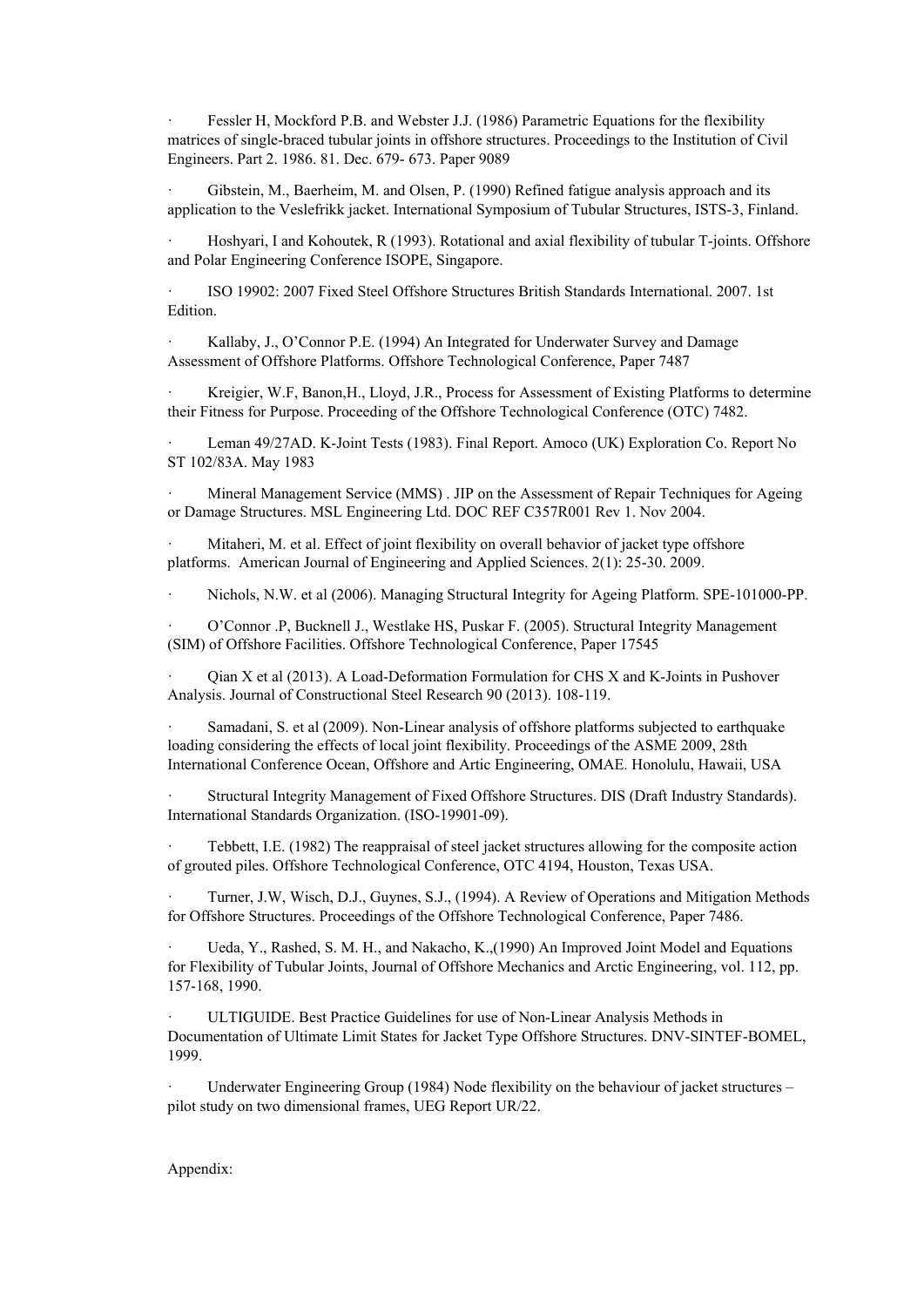| No.            | Year of              | <b>Researcher</b>                                    | <b>Research/Study</b>                                                                                                                                                                                                                                                             |
|----------------|----------------------|------------------------------------------------------|-----------------------------------------------------------------------------------------------------------------------------------------------------------------------------------------------------------------------------------------------------------------------------------|
| $\mathbf{1}$   | <b>Study</b><br>1977 | <b>Det Norske</b><br><b>Veritas (DNV)</b>            | Proposed formulae for the translational and rotational spring<br>stiffness for T joints within the DNV (1977) "Design,<br>Construction and Inspection of Offshore Structures"                                                                                                     |
| $\overline{2}$ | 1983 &<br>1986       | Fessler et al. at<br><b>Nottingham</b><br>University | Published a set of LJF formulae for T/Y joints based on tests<br>on precision-cast epoxy specimens. The formulae have been<br>updated in 1986 and are generally referred to as the Fessler<br>improved equations. Formulations have now been adopted<br>within the SACS software. |
| $\overline{3}$ | 1985                 | Efthymiou                                            | Produced a series of LJF expressions for the bending load<br>cases.                                                                                                                                                                                                               |
| 4              | 1987                 | Ueda et al                                           | Published LJF equations for 90 degree T joints under axial<br>load and in-plane bending.                                                                                                                                                                                          |
| 5              | 1993                 | Hoshyari and<br>Kohoutek                             | Published expressions for the flexibility of tubular T joints<br>studied using a dynamic method of analysis.                                                                                                                                                                      |
| 6              | 1993                 | Chen et al                                           | Modified the earlier work on the semi-analytical method to<br>account for T/Y, K symmetric and K non-symmetric joints<br>and extended the work to cater for multi planar braces.                                                                                                  |
| 7              | 1993                 | Butraigo et al.                                      | Developed LJF parametric equations which showed a strong<br>dependency on the $\beta$ and $\gamma$ with a lesser influence on the $\tau$<br>and $\theta$ parameters. Formulations have now been adopted<br>within the SACS software.                                              |
| 8              | 2002                 | <b>MSL-Joint</b>                                     | Developed as a part of JIP for ultimate strength, the<br>formulations are now adopted within the SACS and USFOS<br>Software.                                                                                                                                                      |
| 9              | 2013                 | Qian et al                                           | Attempted to benchmark current research at National<br>University Singapore to MSL equations and BOMEL Frame<br>Tests.                                                                                                                                                            |
| $10\,$         | 2014                 | Asgarian et al                                       | An FE based study of single planar multi-brace tubular Y-T<br>and K- Joints                                                                                                                                                                                                       |

|  |  |  | <b>Table 3.0:</b> Parametric Equations developed to calculate the effects of local joint flexibilities |
|--|--|--|--------------------------------------------------------------------------------------------------------|
|  |  |  |                                                                                                        |

| <b>Source</b> | <b>Ref</b> | <b>Basis</b>      |            | <b>Single Brace</b> |            |     | Cross      |     |            | <b>Gapped K</b> | <b>Overlapped</b><br>ш |            |            |            |
|---------------|------------|-------------------|------------|---------------------|------------|-----|------------|-----|------------|-----------------|------------------------|------------|------------|------------|
|               |            |                   | <b>AXL</b> | <b>IPB</b>          | <b>OPB</b> | AXL | <b>IPB</b> | OPB | <b>AXL</b> | <b>IPB</b>      | <b>OPB</b>             | <b>AXL</b> | <b>IPB</b> | <b>OPB</b> |
| <b>DNV</b>    | 1977       | Not<br>applicable |            | $\mathbf{x}$<br>л   | $\Lambda$  |     |            |     |            |                 |                        |            |            |            |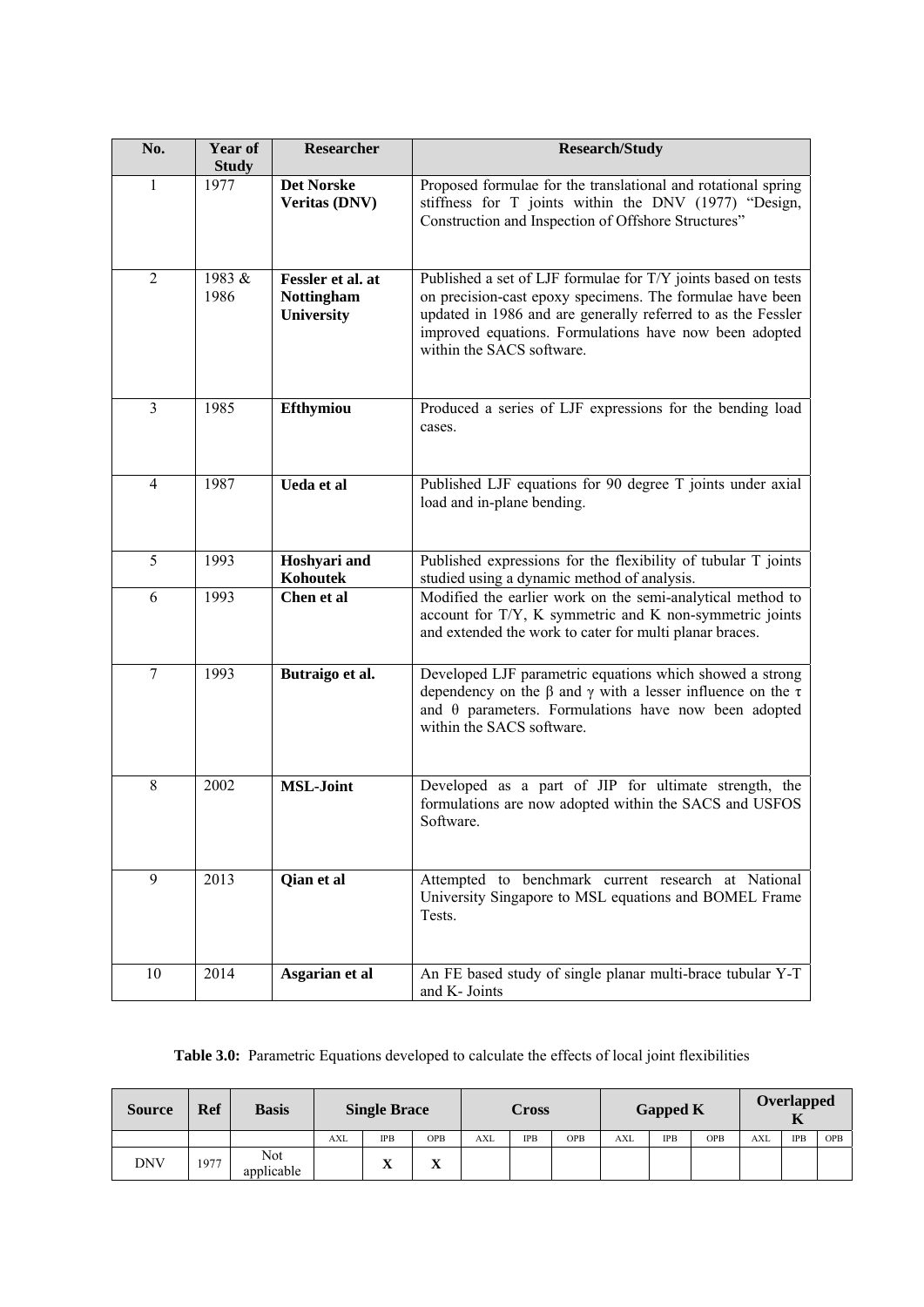| <b>UEG</b>       | 1985 | Epoxy<br>Models<br>27 points                                                    | $\mathbf{X}$ | $\mathbf{X}$ | $\mathbf{X}$ |             |              |              |              |                                                                                                                                                                     |              |              |              |              |              |
|------------------|------|---------------------------------------------------------------------------------|--------------|--------------|--------------|-------------|--------------|--------------|--------------|---------------------------------------------------------------------------------------------------------------------------------------------------------------------|--------------|--------------|--------------|--------------|--------------|
| Fessler et<br>al | 1986 | Epoxy<br>Models<br>27 T & Y<br>joints                                           | $\mathbf{X}$ | $\mathbf{X}$ | $\mathbf{X}$ |             | $\mathbf{X}$ | $\mathbf{X}$ | $\mathbf{X}$ | $\mathbf{X}$                                                                                                                                                        | $\mathbf{X}$ | $\mathbf{X}$ |              |              |              |
| Efthymiou        | 1985 | FE<br><b>PMBSHEL</b><br>L<br>12 T Joints<br>3 Y Joints<br>$9(90-45)K$<br>Joints |              | $\mathbf{X}$ | $\mathbf{X}$ |             |              |              |              |                                                                                                                                                                     | $\mathbf{X}$ | $\mathbf{X}$ |              | $\mathbf{X}$ |              |
| Udea             | 1990 | FE<br>11 points                                                                 | $\mathbf{x}$ | $\mathbf{X}$ |              |             |              |              |              |                                                                                                                                                                     |              |              |              |              |              |
| Chen et al       | 1990 | Semi-<br>Analytical<br>21 points                                                |              |              |              |             |              |              |              | $\mathbf X$                                                                                                                                                         | $\mathbf X$  |              |              |              |              |
| Kohoutek         | 1992 | Semi-<br>Empirical<br>11steel<br>models                                         |              | $\mathbf{X}$ |              |             |              |              |              |                                                                                                                                                                     |              |              |              |              |              |
| Butraigo         | 1993 | <b>FE</b><br>Analysis                                                           | $\mathbf X$  | $\mathbf X$  | $\mathbf X$  |             | $\mathbf X$  | $\mathbf X$  | $\mathbf X$  | $\mathbf X$                                                                                                                                                         | $\mathbf X$  | $\mathbf X$  | $\mathbf{X}$ | $\mathbf X$  | $\mathbf{X}$ |
| <b>MSL</b>       | 2002 | <b>FE</b><br>Analysis                                                           |              |              |              |             |              |              |              | The formulations for MSL address ultimate strength considerations alone and the effects of<br>IPB, OPB and Axial Loadings are not implicitly expressed.             |              |              |              |              |              |
| Oian et al       | 2009 | Lab Tests<br>& FE<br>Analysis                                                   |              |              |              |             |              |              |              | Similar to MSL Study, the formulations are based on ultimate strength considerations and<br>the effects of IPB, OPB and Axial Loadings are not implicitly expressed |              |              |              |              |              |
| Asgarian         | 2014 | FE<br>Analysis                                                                  |              |              | $\mathbf X$  | $\mathbf X$ |              | $\mathbf X$  | $\mathbf X$  |                                                                                                                                                                     | X            | $\mathbf X$  |              | $\mathbf X$  | $\mathbf X$  |

**Table 4.0:** Summary of the applicability of Local Joint Flexibility Equations